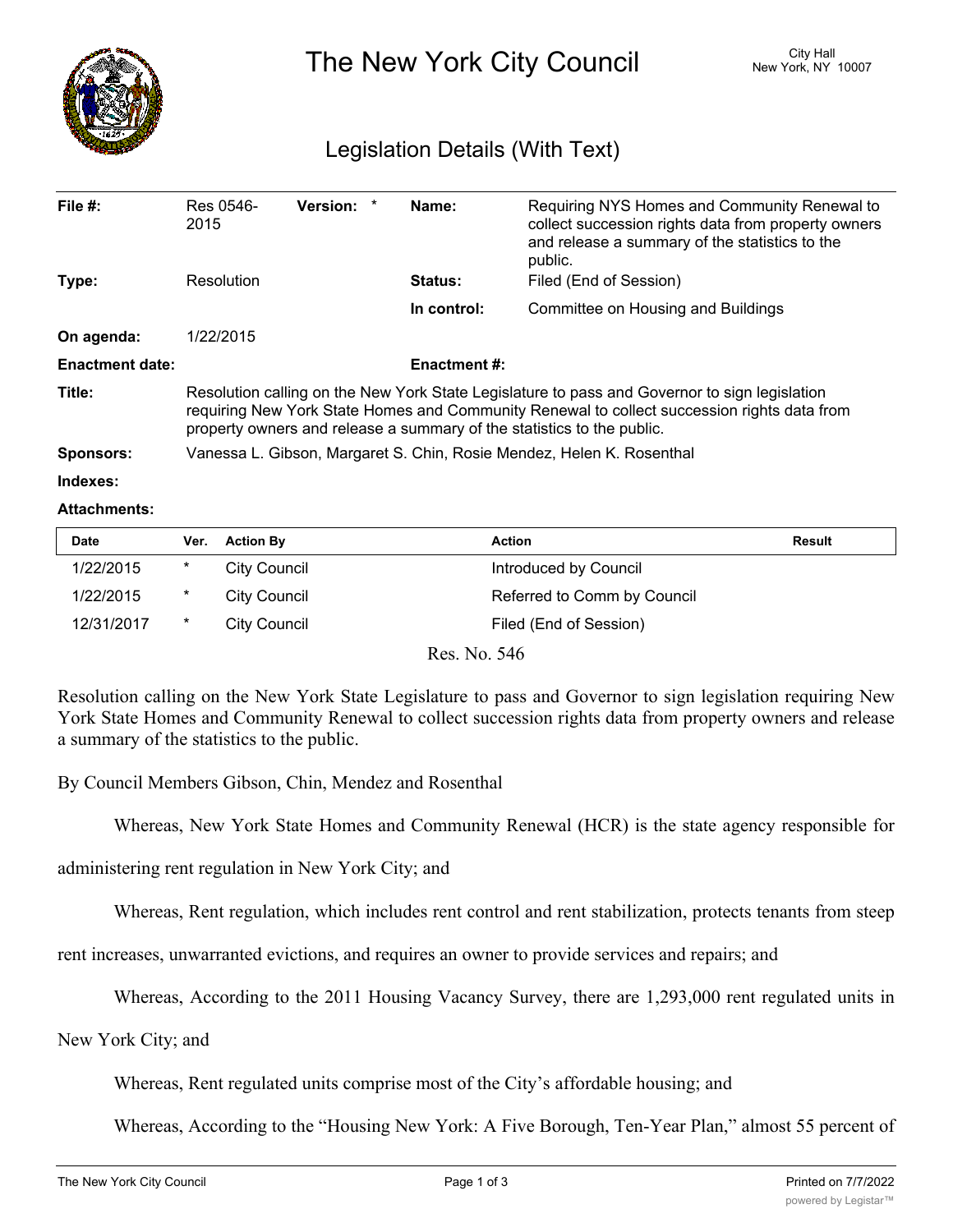## **File #:** Res 0546-2015, **Version:** \*

all rental households spend 30% of their income on rent; and

Whereas, In some cases, a family member can legally remain in a rent-regulated unit when the leaseholder permanently leaves; and

Whereas, Under New York State law, a family member can claim succession rights for a rent-regulated unit by residing in the same apartment for at least two consecutive years (or one year if the primary tenant is disabled or a senior) before the primary tenant permanently vacates or passes away; and

Whereas, State regulations defines a family member as a tenant's spouse, son, daughter, stepson, stepdaughter, father, mother, stepmother, brother, sister, grandfather, grandmother, grandson, granddaughter, father-in-law, mother-in-law, son-in-law, or daughter-in-law; and

Whereas, A person who is residing with the tenant of record may qualify for succession rights as a nontraditional family member by demonstrating emotional, financial commitment and interdependence with the tenant of record, according to State regulations and

Whereas, Persons can claim succession rights by notifying the property owner, through a a letter or an HCR form, that the tenant of record is no longer residing in the apartment; and

Whereas, Claimants may keep a copy of the succession rights notice, but the property owner can challenge statements made on the notification; and

Whereas, A successor tenant maintains the same housing rights and privileges as the previous tenant; and

Whereas, HCR does not publish data on succession rights or other rent regulation policies, making it difficult to determine if the process is meeting the policy's goals; and

Whereas, To determine the volume and efficacy of succession rights applications, HCR will need to collect data from property owners on the number of tenants that requested succession rights, the number of requests that were accepted and denied, and the reason for such denials; and

Whereas, With this data, HCR can evaluate the current process to identify areas for improvement,